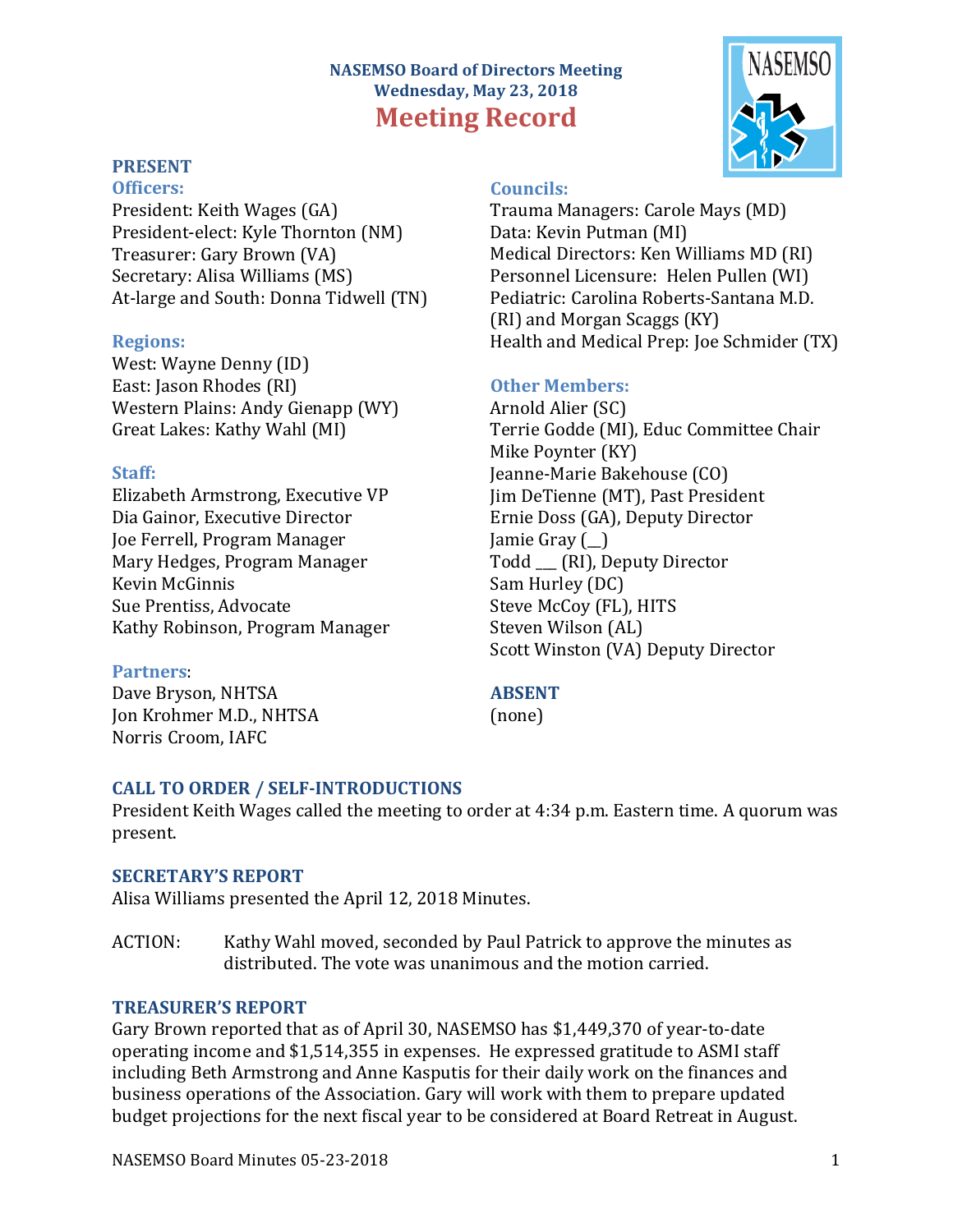He reminded that the 2018-19 adopted budget includes the increased dues rate of \$3,000 per state. He noted that directors should have seen the series of email messages to help justify the increase to help process the dues payment.

#### **PRESIDENT'S REPORT**

President Wages expressed a special thanks to our meeting host Jason Rhodes (RI).

### **EXECUTIVE DIRECTOR'S REPORT**

**NEPS** – Dia Gainor reported that NASEMSO is working with NHTSA OEMS on 2018-19 plans for projects addressing trauma and time-sensitive emergencies, a modified national EMS assessment and workforce attrition.

**National Collaborative for Bio-Preparedness** – Joe Ferrell indicated that 10 states have signed on, with several more to join shortly. The South region has six of the 10. Data is being delivered and reports are being generated. Biospatial is hosting tonight's Presidents Reception.

**SOP Model Revision** – Dia indicated that a public comment period is open.

**Fatigue in EMS** – Kathy Robinson said that 10 learning models will be prepared.

**ASPR Transport of Highly Infectious Patients** – Dia reported that the template and exercise design deliverables have been submitted and are waiting for approval from ASPR.

**Baylor EIIC** – Rachael Alter shared that this week she met with Manish Shah, Sam Vance; Rachael has been assigned 13 states to provide technical assistance and site visits to states west of the Rockies.

**NHTSA Naloxone Evidence-Based Guideline** – Mary Hedges indicated that the project had its second quarterly project briefing with NHTSA staff this morning. Field providers were recently added to the project team. Data has been received from EMS PIC. There are 43,000 records on naloxone administration. Dr. Williams added that the team is producing a guideline based on data available.

**ToxCel Field Trauma Triage** – a data submission request will be released so that an analysis can occur.

**REPLICA** – Sue Prentiss reported that the public notice has been released for the upcoming meeting in May. She provided status details on legislation in South Carolina, New Hampshire, Missouri, Nebraska and Louisiana.

**Safe Transport of Children Crash Test** – Mary Hedges shared that a small work group met in person at NASEMSO HQ including Treasurer Gary Brown; the assembly worked on the crash test project and the meeting was funded by Maryland EMSC.

**ACS-COT Records Linkage Joint Policy Statement** – Dia Gainor noted that NASEMSO has received a sub-award from the American College of Surgeons to develop a joint statement.

NASEMSO Board Minutes 05-23-2018 2